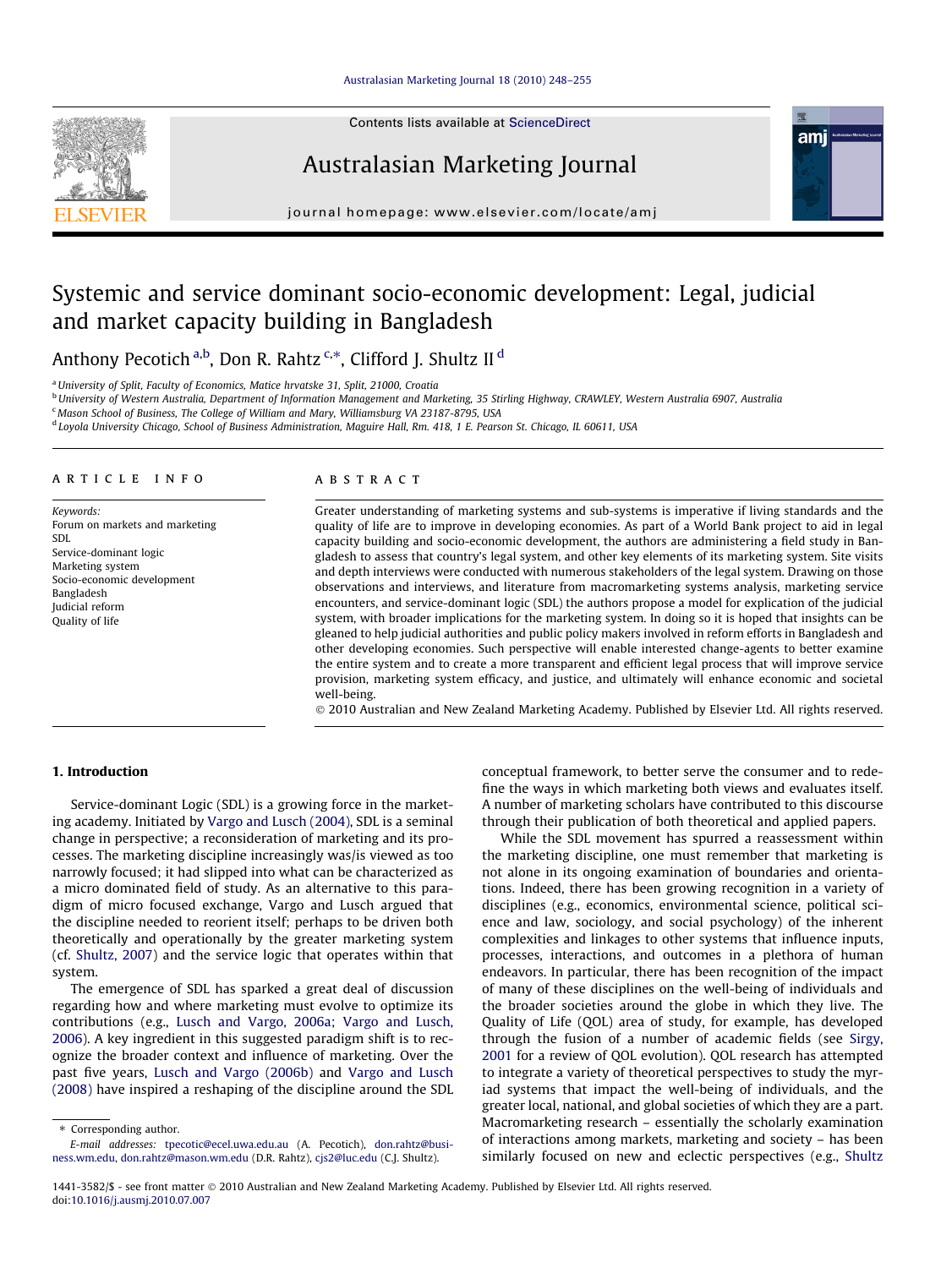[et al., 2009\)](#page--1-0), including those evinced by QOL scholars (e.g., [Sirgy](#page--1-0) [et al., 2007](#page--1-0)), and scholars committed to the study of SDL (e.g., [Lusch, 2006](#page--1-0)).

[Layton \(2008b\)](#page--1-0) has suggested that Macromarketing and SDL share common ground; moreover, that an extension of marketing would be ''significantly enriched by the study of systems and environments that become part of the wider discipline" (p. 226). Layton clearly envisages contributions from SDL as core to marketing and macromarketing. [Vargo and Lusch \(2008\)](#page--1-0), sharing a complementary perspective, contend SDL can be the foundation for organizations as they evolve into complex service providers that are based on the demands of the marketplace. We believe this evolution could take on a broader systems perspective, recognizing, as do [Vargo and Lusch \(2008, p. 7\)](#page--1-0), that ''all social and economic actors are resource integrators." Thus, it would stand to reason that a deconstruction or analysis of any particular marketing system (and its component organizations) might provide opportunities to assess the extent to which elements of the system (again, organizations and/or institutions that comprise it) serve its stakeholders; and, by extension, whether the entire marketing system serves or tends to serve its stakeholders. Subsumed in this supposition is recognition of the dynamic nature of marketing systems, and the important interactions that are present within them, as they serve – or fail to serve – stakeholders, and ultimately the impact on the QOL of individuals within or affected by the system. Furthermore, it stands to reason that an especially troubled or dysfunctional marketing system might most benefit from systemic SDL analysis and application, an issue to which we turn below.

A preponderance of the world's citizens unfortunately live in what can best be described as dysfunctional marketing systems, replete with a variety of sub-systems offering non-existent or poor service, which falls short in the creation of economic and social value to deliver an acceptable quality of life of the society and its members. In this paper the authors share some findings from a longitudinal study of a distressed marketing system, Bangladesh. The intention is to provide fresh perspectives via integrative interpretations and applications of both Marketing Systems Analysis and Service-Dominant Logic (SDL). We furthermore intend to take (at least) ''one step beyond a service-dominant logic" [\(Layton,](#page--1-0) [2008b, p. 219](#page--1-0)) by examining a key institutional element of a marketing system: the judiciary and citizens' perceptions of its service value. In so doing, we strive to construct an analytical service model of the judiciary that can be used in aiding policy changes that will ultimately improve societal well-being and QOL in Bangladesh and other developing and/or transitioning economies.

### 2. Bangladesh as marketing system

Bangladesh, officially the Peoples Republic of Bangladesh, is a particularly compelling study of a marketing system. Similarly to other marketing systems in the form of transitioning/developing economies, Bangladesh's geography, weather patterns, culture, governance, marketing practices, educational institutions, and history interact to shape the marketing dynamics and consumer and societal welfare (e.g., [Layton, 2008a; Pecotich and Shultz, 2006;](#page--1-0) [Shultz and Pecotich, 1997\)](#page--1-0). Bangladesh moreover is representative in many ways of several countries that evince marketing systems so profoundly distressed that various combinations and interactions of poverty, natural disasters, corruption, shortages, citizen disenfranchisement, social unrest, and even war reduce them to dangerous environments in which people struggle mightily, simply to survive from day to day (e.g., [Shultz et al., 2005](#page--1-0)). A closer look at this multi-faceted system follows.

Bangladesh is surrounded by India to the west, north and northeast, Myanmar/Burma to the southeast, and the Bay of Bengal to



Illustration 1. Bangladesh map. Source: [World Factbook \(2008\).](#page--1-0)

the south, as seen below; it is home to about 160 million people trying to make sense of socio-economic transition to a more market-oriented economy, in a physically challenging environment, and in which opportunities can be scarce and the rules-for-success can be opaque [\(World Bank, 2008a; World Factbook, 2008;](#page--1-0) cf. [Gov](#page--1-0)[ernment of the People's Republic of Bangladesh, 2008\)](#page--1-0) (see Illustration 1).

Bangladesh historically ranks near the bottom of many socioeconomic indicators and measures for quality of life (e.g., [World](#page--1-0) [Bank, 2008a\)](#page--1-0). In 2007–2008 it was ranked 140th of 177 countries on the Human Development Index [\(UNDP, 2007, p. 231](#page--1-0)), just behind Congo and ahead of Swaziland.<sup>1</sup> Iceland incidentally was ranked first, Sierra Leone was ranked last. Such indicators, while helpful to inform us where Bangladesh ''is", are not necessarily helpful in telling us how Bangladesh arrived at this ranking or more importantly how to change conditions to enhance human development. Clearly, a more systemic analysis to understand underlying forces and factors is needed if we are to gain insights regarding which particular factors and institutions can be addressed to affect positive change (e.g., [Arndt, 1981](#page--1-0); [Layton, 2007, 2008a,b; Shultz](#page--1-0) [et al., 2005\)](#page--1-0).

While the HDI ranking raises concerns, the Bangladesh government's efforts at various reforms implemented in the last decade have produced some positive human development and economic indicators. Particularly noteworthy are gains in women's status, reductions in infant mortality, increases in life expectancy, reforms to financial institutions and the judiciary, GDP growth (rates have hovered around 6% the last few years), increases in entrepreneurship and SMEs, FDI and export growth, and increases in per capita income (e.g., [Bangladesh Government, 2008](#page--1-0); [World Bank, 2008a](#page--1-0)).

Based on the authors' longitudinal field research in Bangladesh and other recovering economies in Asia, Europe and Africa, two factors seem especially salient to affecting progress: (1) a systemic

 $^{\rm 1}$  Given the profile of the participants attending the Forum, it may be interesting to note that Norway ranked 2nd, Australia 3rd, Ireland 5th, the US 12th, New Zealand 19th, Germany 22nd, and Argentina 38th.